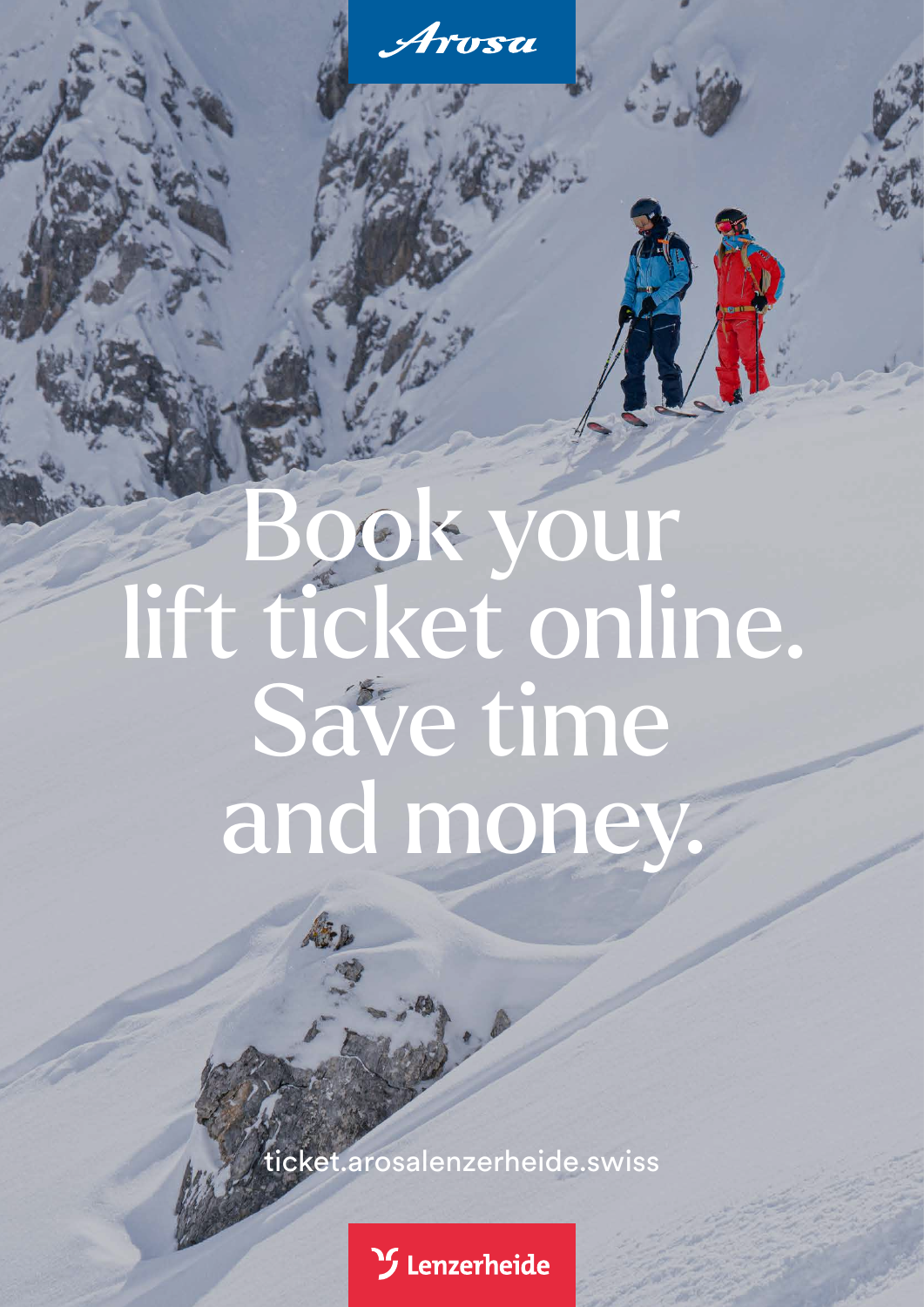Arosa

# Rates winter 2022/23

Buying your skipass in our online ticket shop comes with double benefit: Direct access to the slopes by loading your ticket on a keycard/your Swisspass. Furthermore you will benefit from the best offer. Online ski ticket prices will be at least 6% cheaper than at one of our points of sale. The earlier you book the better the price!

### **Pandemic insurance**

If snow sports days cannot be used because the entire snow sports area has to be closed due to official instructions, the affected days will be refunded.

| <b>Beginner- and Snowparktickets</b><br><b>Small offers</b><br>Winter hiking tickets<br>Single rides Arosa<br>Single rides Lenzerheide<br>Sledging<br>Annual and season passes<br>Information | <b>Skitickets</b> | 3  |
|-----------------------------------------------------------------------------------------------------------------------------------------------------------------------------------------------|-------------------|----|
|                                                                                                                                                                                               |                   | 4  |
|                                                                                                                                                                                               |                   | 5  |
|                                                                                                                                                                                               |                   | 6  |
|                                                                                                                                                                                               |                   |    |
|                                                                                                                                                                                               |                   | 8  |
|                                                                                                                                                                                               |                   | 9  |
|                                                                                                                                                                                               |                   | 10 |
|                                                                                                                                                                                               |                   | 14 |

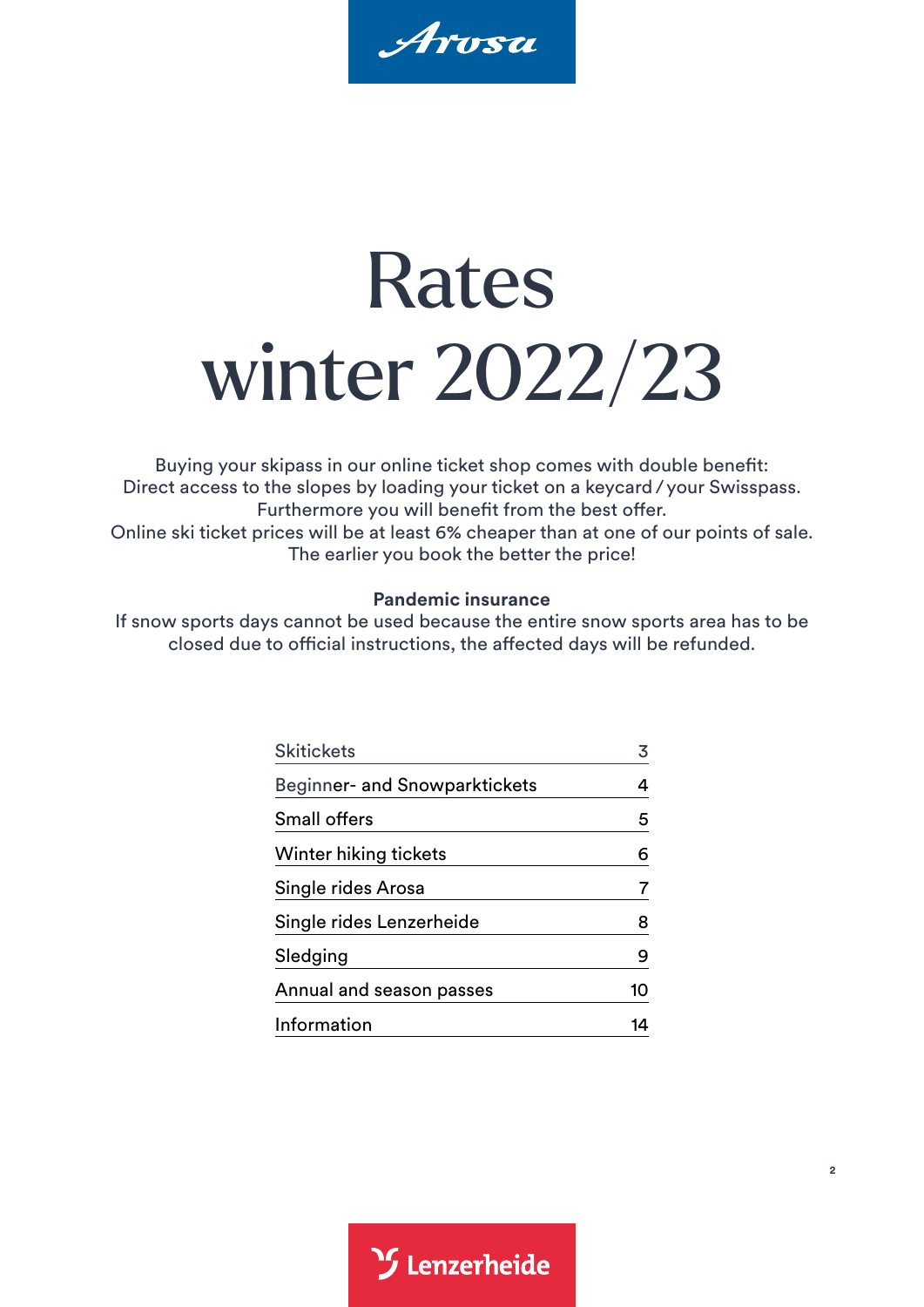

### **Skitickets**

**Winter 2022/23**

<span id="page-2-0"></span>

| Day and multi-day tickets<br>Arosa Lenzerheide | Adults<br>(from 27 years) | Young adults<br>$(18 - 26$ years) | Youth<br>$(13 - 17$ years) | <b>Kids</b><br>$(6 - 12 \text{ years})$ |
|------------------------------------------------|---------------------------|-----------------------------------|----------------------------|-----------------------------------------|
| 1 day                                          | 84.00                     | 71.00                             | 55.00                      | 27.00                                   |
| 2 days                                         | 156.00                    | 132.00                            | 102.00                     | 50.00                                   |
| 3 days                                         | 219.00                    | 186.00                            | 141.00                     | 69.00                                   |
| 4 days                                         | 272.00                    | 232.00                            | 174.00                     | 85.00                                   |
| 5 days                                         | 325.00                    | 275.00                            | 205.00                     | 95.00                                   |
| 6 days                                         | 378.00                    | 321.00                            | 234.00                     | 105.00                                  |
| 7 days                                         | 428.00                    | 366.00                            | 263.00                     | 115.00                                  |
| 8 days                                         | 478.00                    | 408.00                            | 292.00                     | 125.00                                  |
| 9 days                                         | 528.00                    | 450.00                            | 321.00                     | 135.00                                  |
| 10 days                                        | 578.00                    | 492.00                            | 350.00                     | 145.00                                  |
| 11 days                                        | 628.00                    | 534.00                            | 379.00                     | 155.00                                  |
| 12 days                                        | 678.00                    | 576.00                            | 408.00                     | 165.00                                  |
| 13 days                                        | 728.00                    | 618.00                            | 437.00                     | 175.00                                  |
| 14 days                                        | 778.00                    | 660.00                            | 466.00                     | 185.00                                  |
| 15 days                                        | 828.00                    | 702.00                            | 495.00                     | 195.00                                  |
| 16 days                                        | 878.00                    | 744.00                            | 524.00                     | 205.00                                  |
| 17 days                                        | 928.00                    | 786.00                            | 553.00                     | 215.00                                  |
| 18 days                                        | 978.00                    | 828.00                            | 582.00                     | 225.00                                  |
| 19 days                                        | 1028.00                   | 870.00                            | 611.00                     | 235.00                                  |
| 20 days                                        | 1078.00                   | 912.00                            | 640.00                     | 245.00                                  |
| 21 days                                        | 1128.00                   | 954.00                            | 669.00                     | 255.00                                  |
| Extension day (from 4-day ticket)              | $+55.00$                  | $+47.00$                          | $+34.00$                   | $+11.00$                                |
| 4 to 7 days                                    | 285.00                    | 242.00                            | 180.00                     | 85.00                                   |
| 4 hours                                        | 72.00                     | 61.00                             | 47.00                      | 23.00                                   |
| Afternoon from 1.00 p.m.                       | 60.00                     | 51.00                             | 39.00                      | 19.00                                   |

### **Familiy bonus**

The fourth and each additional child skis for CHF 5.00 per day (same duration as the multi-day tickets of the family, from 4 days onwards). When booking in our ticketshop you book the adults and three children online. You can additionally obtain the family bonus when picking up your booking at one of our points of sale.

#### **Young family tickets**

A ticket for two adults with children under the age of 4. When staying 4 days onwards take the opportunity and buy a multi-day ticket which can be used by two adults

alternately. Thus, you can ideally share child care and the multi-day ticket. When booking through our ticketshop, pick it up at one of our points of sale and bring along the child's ID. Please fill in both names for "guest name".

#### **Start earlier**

You can purchase a multi-day ticket for 4 or more days and ski for free on the previous day from 1.00 p.m. Come with your booking to one of our sales points.

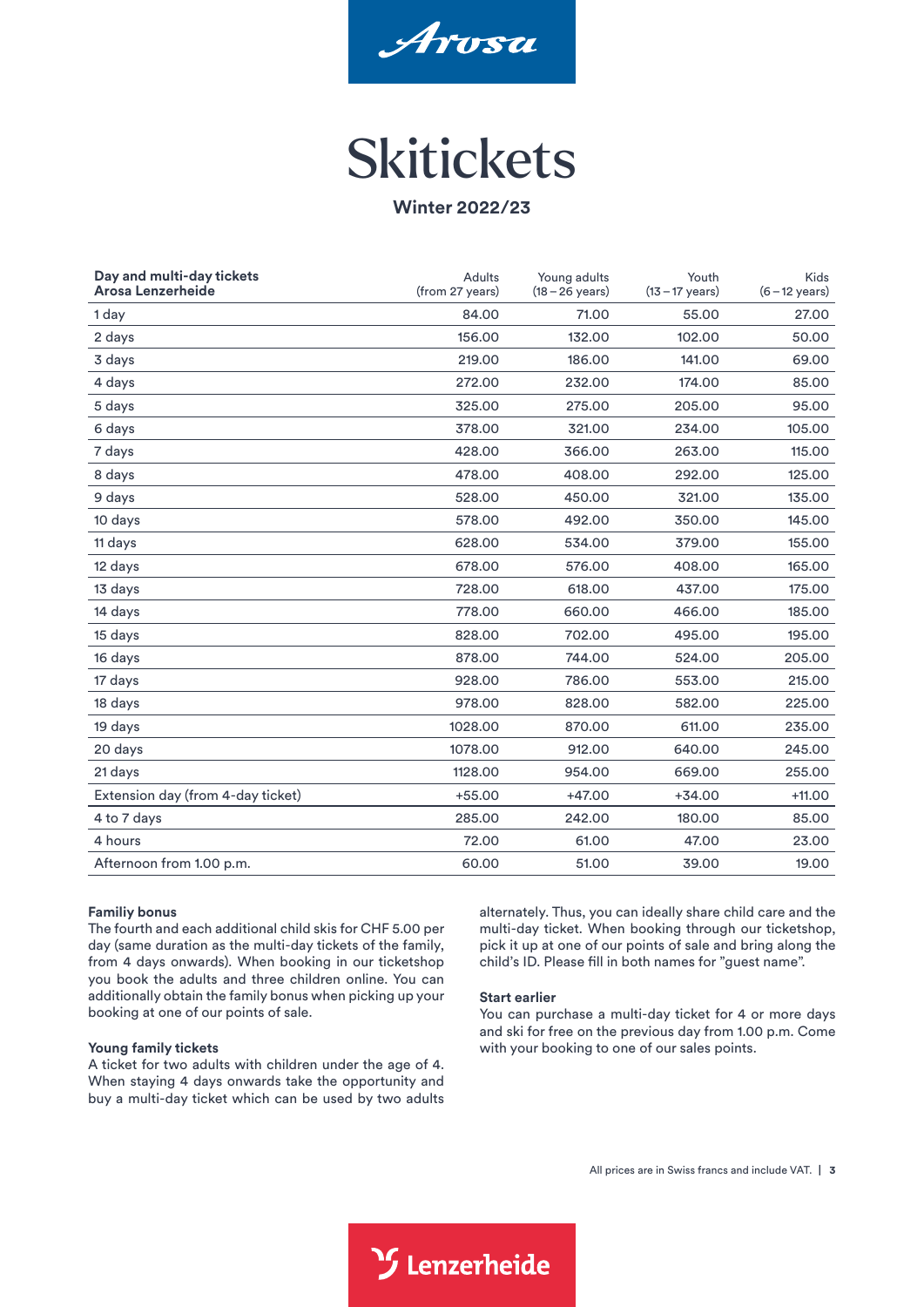

### <span id="page-3-0"></span>Beginner- and Snowparktickets

**Winter 2022/23**

| Day and multi-day tickets<br><b>Beginner and Snowpark</b> | Adults<br>(from 27 years) | Young adults<br>$(18 - 26$ years) | Youth<br>$(13 - 17 \text{ years})$ | <b>Kids</b><br>$(6 - 12 \text{ years})$ |
|-----------------------------------------------------------|---------------------------|-----------------------------------|------------------------------------|-----------------------------------------|
| 1 day                                                     | 47.00                     | 39.00                             | 32.00                              | 16.00                                   |
| 2 days                                                    | 85.00                     | 72.00                             | 57.00                              | 30.00                                   |
| 3 days                                                    | 121.00                    | 103.00                            | 83.00                              | 41.00                                   |
| 4 days                                                    | 153.00                    | 130.00                            | 102.00                             | 51.00                                   |
| 5 days                                                    | 186.00                    | 159.00                            | 123.00                             | 62.00                                   |
| 6 days                                                    | 214.00                    | 182.00                            | 144.00                             | 70.00                                   |
| 4 hours                                                   | 39.00                     | 33.00                             | 27.00                              | 13.00                                   |
| Afternoon from 1.00 p.m.                                  | 32.00                     | 28.00                             | 21.00                              | 11.00                                   |
| Upgrade to Arosa Lenzerheide                              | 47.00                     | 40.00                             | 31.00                              | 16.00                                   |
|                                                           |                           |                                   |                                    |                                         |

### **Validity area:**

Arosa: Arosa-Weisshorn 1st section aerial cableway, Kulm cable car, Tschuggen-Ost chairlift, ski lifts Ried, Tschuggen-West, Tomeli and Prätschli.

Lenzerheide: Rothorn 1 cable car, Heidbüel panorama cable car, chairlifts Stätzertäli, Tgantieni and Pedra Grossa, ski lifts Valbella, Fadail, Dieschen and Pradafenz.

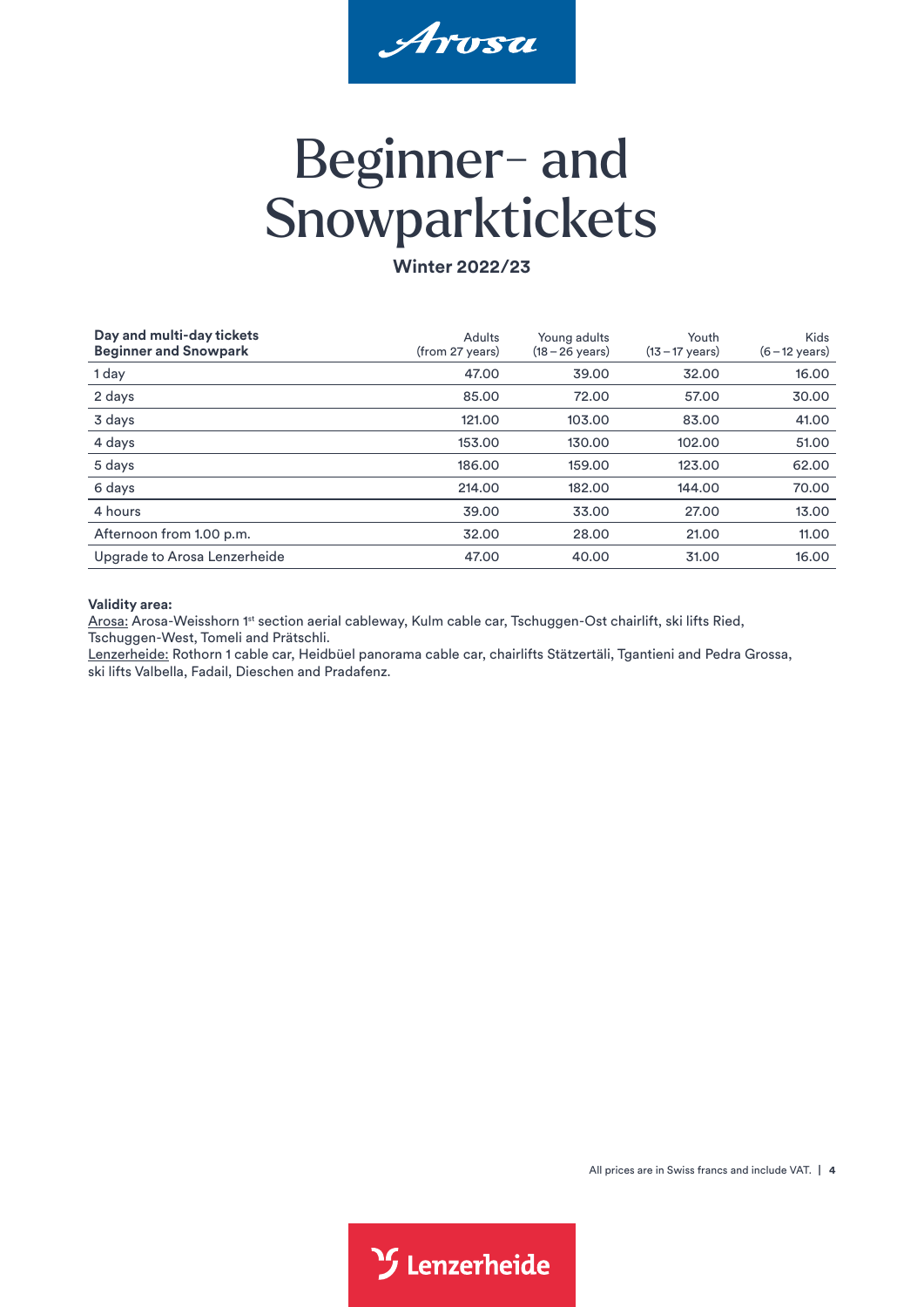

## Small offers

**Winter 2022/23**

<span id="page-4-0"></span>

| <b>Ski lifts in Lenzerheide</b> | Adults<br>(from 27 years) | Young adults<br>$(18 - 26$ years) | Youth<br>$(13 - 17 \text{ years})$ | Kids<br>$(6 - 12 \text{ years})$ |
|---------------------------------|---------------------------|-----------------------------------|------------------------------------|----------------------------------|
| <b>Fadail</b>                   |                           |                                   |                                    |                                  |
| 10 rides                        |                           |                                   |                                    |                                  |
| 20 rides                        |                           |                                   |                                    |                                  |
| 1 day                           |                           |                                   |                                    |                                  |
| <b>Crestas</b>                  |                           |                                   |                                    |                                  |
| Single ride                     |                           |                                   |                                    |                                  |
| 10 rides*                       |                           |                                   |                                    |                                  |
| 1 day                           |                           |                                   |                                    |                                  |
| 4 hours                         |                           |                                   |                                    |                                  |
| <b>Dieschen</b>                 |                           | Prices to be                      |                                    |                                  |
| Single ride                     |                           | published in fall                 |                                    |                                  |
| 10 rides*                       |                           | 2022                              |                                    |                                  |
| Afternoon from 1.30 p.m.*       |                           |                                   |                                    |                                  |
| 1 day*                          |                           |                                   |                                    |                                  |
| <b>Fastatsch</b>                |                           |                                   |                                    |                                  |
| Single ride                     |                           |                                   |                                    |                                  |
| 10 rides                        |                           |                                   |                                    |                                  |
| 1 day                           |                           |                                   |                                    |                                  |
| 5 days                          |                           |                                   |                                    |                                  |
| Pradaschier                     |                           |                                   |                                    |                                  |
| 1 day*                          |                           |                                   |                                    |                                  |
| 4 hours*                        |                           |                                   |                                    |                                  |

\* Special offers available for seniors aged 65 and older.

### **Free offers:**

Arosa: ski lift Prätschli, conveyor belt Honeyland Lenzerheide: Kinderland Auarara, Heimberg pinocchio lift

**Pradaschier:** You will find the offers at [pradaschier.ch/prices-winter](https://www.pradaschier.ch/en/prices-winter/) (incl. ski lift Pradafenz).

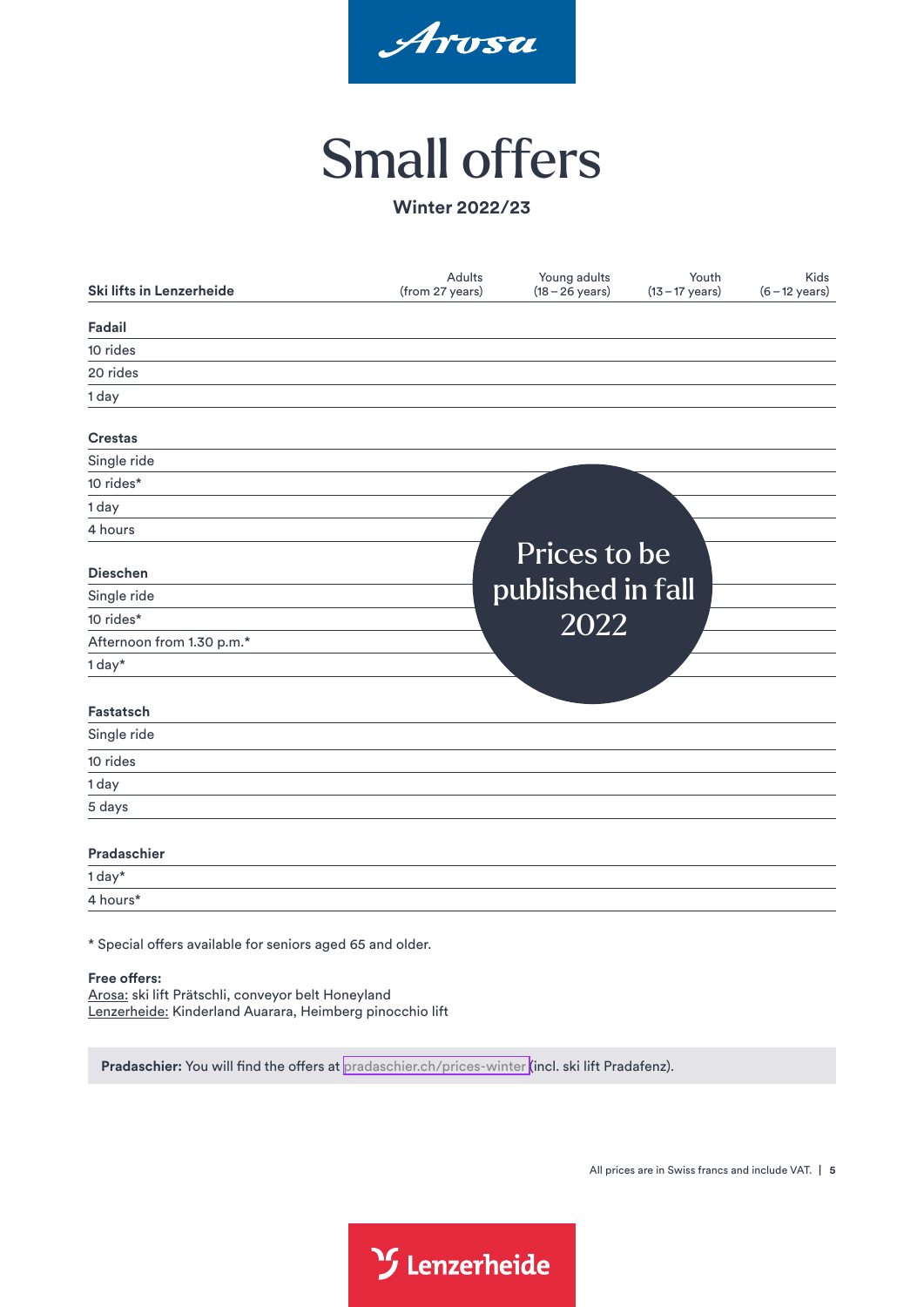

## <span id="page-5-0"></span>Winter hiking tickets

**Winter 2022/23**

| Day and multi-day tickets<br><b>Winter hiking</b> | Adults<br>(from 27 years) | Young adults<br>$(18 - 26 \text{ years})$ | Youth<br>$(13 - 17 \text{ years})$ | <b>Kids</b><br>$(6 - 12 \text{ years})$ |
|---------------------------------------------------|---------------------------|-------------------------------------------|------------------------------------|-----------------------------------------|
| 1 day                                             | 53.00                     | 45.00                                     | 35.00                              | 18.00                                   |
| 2 days                                            | 77.00                     | 66.00                                     | 51.00                              | 26.00                                   |
| 3 days                                            | 102.00                    | 87.00                                     | 69.00                              | 33.00                                   |
| 4 days                                            | 120.00                    | 102.00                                    | 80.00                              | 40.00                                   |
| 5 days                                            | 140.00                    | 120.00                                    | 95.00                              | 47.00                                   |
| 6 days                                            | 156.00                    | 132.00                                    | 105.00                             | 51.00                                   |
| 7 days                                            | 172.00                    | 145.00                                    | 115.00                             | 56.00                                   |
| 8 days                                            | 188.00                    | 158.00                                    | 125.00                             | 61.00                                   |
| 9 days                                            | 204.00                    | 171.00                                    | 135.00                             | 66.00                                   |
| 10 days                                           | 220.00                    | 184.00                                    | 145.00                             | 71.00                                   |
| 11 days                                           | 236.00                    | 197.00                                    | 155.00                             | 76.00                                   |
| 12 days                                           | 252.00                    | 210.00                                    | 165.00                             | 81.00                                   |
| 13 days                                           | 268.00                    | 223.00                                    | 175.00                             | 86.00                                   |
| 14 days                                           | 284.00                    | 236.00                                    | 185.00                             | 91.00                                   |
| 15 days                                           | 300.00                    | 249.00                                    | 195.00                             | 96.00                                   |
| 16 days                                           | 316.00                    | 262.00                                    | 205.00                             | 101.00                                  |
| 17 days                                           | 332.00                    | 275.00                                    | 215.00                             | 106.00                                  |
| 18 days                                           | 348.00                    | 288.00                                    | 225.00                             | 111.00                                  |
| 19 days                                           | 364.00                    | 301.00                                    | 235.00                             | 116.00                                  |
| 20 days                                           | 380.00                    | 314.00                                    | 245.00                             | 121.00                                  |
| 21 days                                           | 396.00                    | 327.00                                    | 255.00                             | 126.00                                  |
| Upgrade 1 day to skiticket                        | 50.00                     | 43.00                                     | 33.00                              | 16.00                                   |

#### **Validity area:**

Arosa: Arosa-Weisshorn 1st section and 2<sup>nd</sup> section cable car, Brüggerhorn chairlift, Kulm cable car, Hörnli-Express, Urden aerial tramway.

Lenzerheide: Cable car Rothorn 1, aerial tramway Rothorn 2, panorama cable car Heidbüel, chairlifts Tgantieni, Scalottas, Pedra Grossa, Motta, Urdenfürggli, Heimberg.

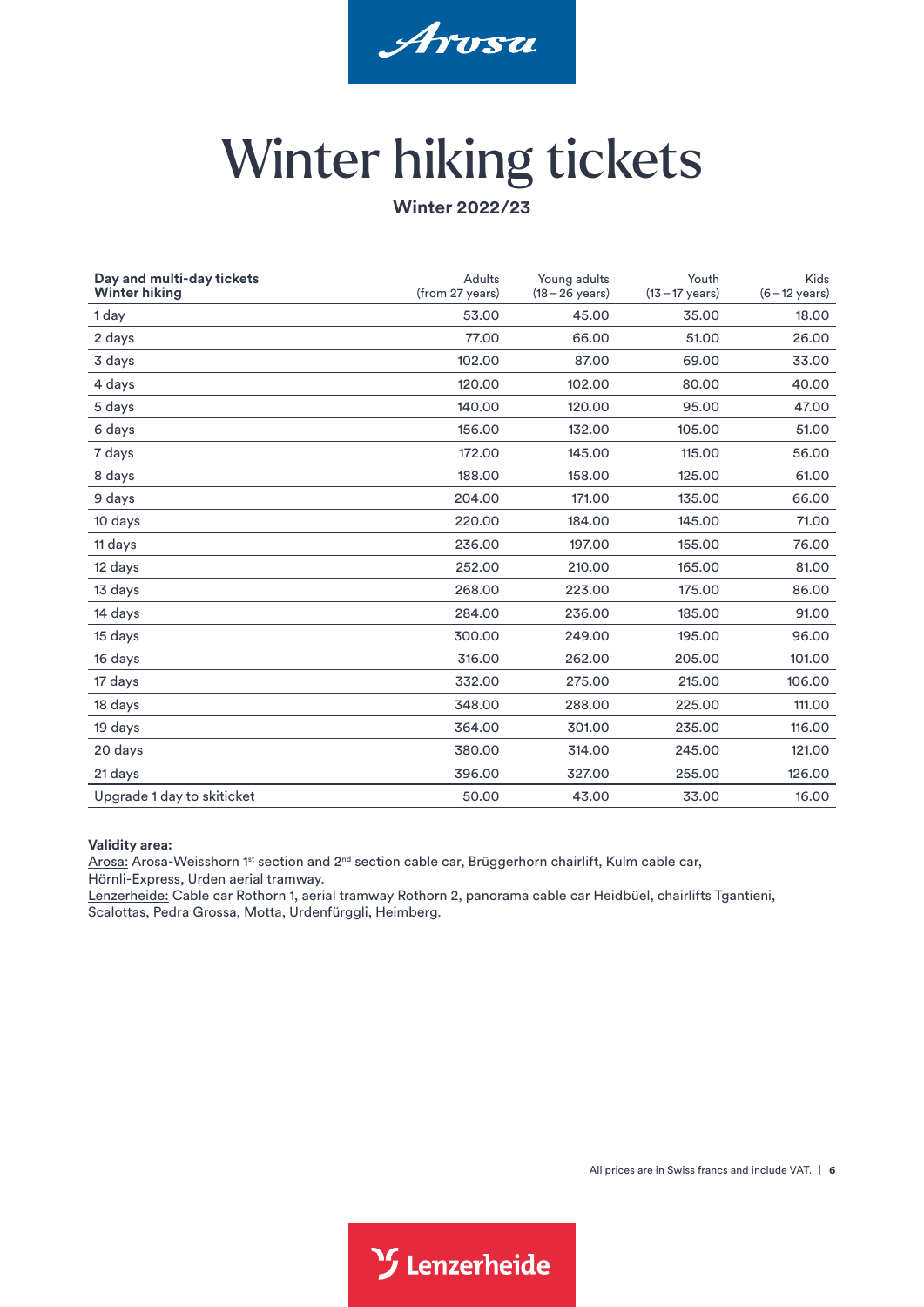

### <span id="page-6-0"></span>Single rides Arosa (pedestrians)

**Winter 2022/23**

| Route                                                           | Ride(s)           | Adults<br>(from<br>18 years) | Youth<br>$(13 - 17)$<br>years) | <b>Kids</b><br>$(6 - 12)$<br>years) | Local<br>adults | Local<br>Youth | Local<br>kids     |
|-----------------------------------------------------------------|-------------------|------------------------------|--------------------------------|-------------------------------------|-----------------|----------------|-------------------|
| Arosa-Weisshorn 1st and 2 <sup>nd</sup> section aerial cableway |                   |                              |                                |                                     |                 |                |                   |
| Arosa - Middle station                                          | Ascent or descent | 9.00                         | 6.00                           | 3.00                                | 4.50            | 3.00           | 1.50              |
| Arosa – Middle station                                          | Return trip       | 12.00                        | 8.00                           | 4.00                                | 6.00            | 4.00           | 2.00              |
| Arosa - Weisshorn                                               | Ascent or descent | 18.00                        | 12.00                          | 6.00                                | 9.00            | 6.00           | 3.00              |
| Arosa – Weisshorn                                               | Return trip       | 30.00                        | 20.00                          | 10.00                               | 15.00           | 10.00          | 5.00              |
| Arosa – Weisshorn                                               | 3 partial trips*  | 27.00                        | 18.00                          | 9.00                                | 13.50           | 9.00           | 4.50              |
| Middle station - Weisshorn                                      | Ascent or descent | 13.00                        | 9.00                           | 4.00                                | 6.50            | 4.50           | 2.00              |
| Middle station - Weisshorn                                      | Return trip       | 18.00                        | 12.00                          | 6.00                                | 9.00            | 6.00           | 3.00              |
| Arosa – Weisshorn                                               | Ascent for skiers | 30.00                        | 20.00                          | 10.00                               | 15.00           | 10.00          | 5.00              |
| <b>Chairlift Brüggerhorn</b>                                    |                   |                              |                                |                                     |                 |                |                   |
| Arosa - Brüggerhorn                                             | Ascent or descent | 18.00                        | 12.00                          | 6.00                                | 9.00            | 6.00           | 3.00              |
| Arosa - Brüggerhorn                                             | Return trip       | 24.00                        | 16.00                          | 8.00                                | 12.00           | 8.00           | 4.00              |
| Middle station - Brüggerhorn                                    | Ascent or descent | 9.00                         | 6.00                           | 3.00                                | 4.50            | 3.00           | 1.50              |
| Middle station - Brüggerhorn                                    | Return trip       | 14.00                        | 9.00                           | 5.00                                | 7.00            | 4.50           | 2.50              |
| Arosa - Brüggerhorn                                             | Ascent for skiers | 30.00                        | 20.00                          | 10.00                               | 15.00           | 10.00          | 5.00              |
| Cable car Kulm                                                  |                   |                              |                                |                                     |                 |                |                   |
| Arosa – Tschuggen                                               | Ascent or descent | 9.00                         | 6.00                           | 3.00                                | 4.50            | 3.50           | 1.50 <sub>1</sub> |
| Arosa-Tschuggen                                                 | Return trip       | 12.00                        | 8.00                           | 4.00                                | 6.00            | 4.00           | 2.00              |
| Cable car Hörnli-Express                                        |                   |                              |                                |                                     |                 |                |                   |
| Arosa - Hörnli                                                  | Ascent or descent | 18.00                        | 12.00                          | 6.00                                | 9.00            | 6.00           | 3.00              |
| Arosa - Hörnli                                                  | Return trip       | 30.00                        | 20.00                          | 10.00                               | 15.00           | 10.00          | 5.00              |
| Arosa - Hörnli                                                  | Ascent for skiers | 30.00                        | 20.00                          | 10.00                               | 15.00           | 10.00          | 5.00              |

\*Three single rides can be combined on the routes Arosa–middle station and middle station–Weisshorn.

Snow-sport enthusiasts can buy an "Ascent for skiers" ticket for the Weisshorn and Brüggerhorn. The other rides are for pedestrians only.

**Locals:**

By showing a valid local identity card from the municipalities of Chur or Arosa, locals will receive the local rate.

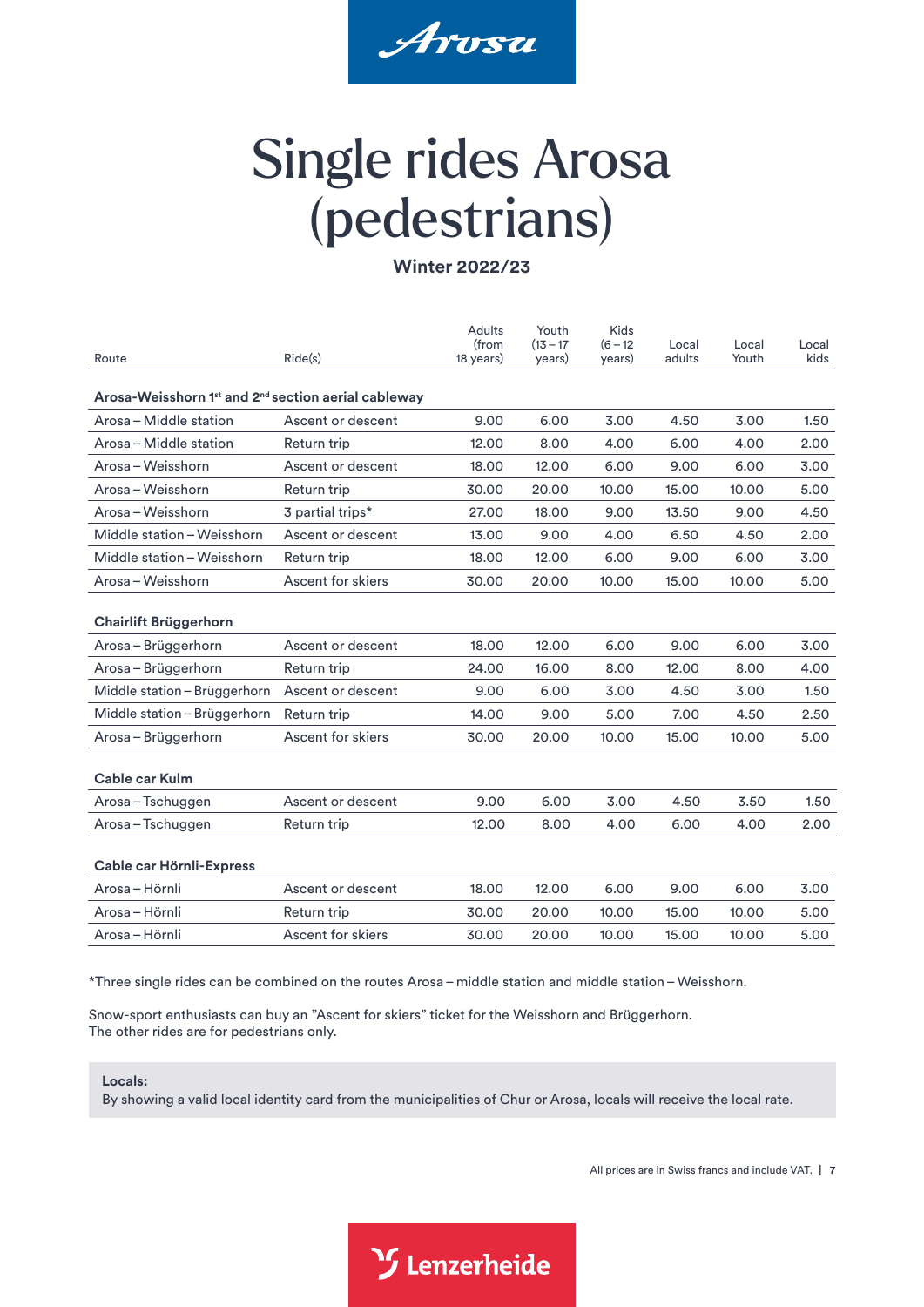

## <span id="page-7-0"></span>Single rides Lenzerheide

### **Winter 2022/23**

|                                                  |                   | <b>Adults</b><br>(from | <b>Kids</b><br>$(6 - 15)$ | Adults with<br>SBB-GA/Half fare |            |
|--------------------------------------------------|-------------------|------------------------|---------------------------|---------------------------------|------------|
| Route                                            | Ride(s)           | 16 years)              | years)                    | and locals                      | Local kids |
| <b>Chairlifts Tgantieni and Scalottas</b>        |                   |                        |                           |                                 |            |
| Val Sporz-Piz Scalottas*                         | Return trip       | 24.00                  | 12.00                     | 12.00                           | 6.00       |
| Val Sporz-Tgantieni                              | Ascent or descent | 12.00                  | 6.00                      | 6.00                            | 3.00       |
| Val Sporz-Tgantieni                              | Return trip       | 18.00                  | 9.00                      | 9.00                            | 4.50       |
| Tgantieni – Piz Scalottas*                       | Return trip       | 18.00                  | 9.00                      | 9.00                            | 4.50       |
| Val Sporz - Piz Scalottas*                       | 3 partial trips   | 20.00                  | 10.00                     | 10.00                           | 5.00       |
| <b>Chairlift Pedra Grossa</b>                    |                   |                        |                           |                                 |            |
| Pedra Grossa                                     | Ascent or descent | 10.00                  | 5.00                      | 5.00                            | 2.50       |
| Pedra Grossa                                     | Return trip       | 14.00                  | 7.00                      | 7.00                            | 3.50       |
| Panorama cable car Heidbüel                      |                   |                        |                           |                                 |            |
| Churwalden - Heidbüel                            | Ascent or descent | 18.00                  | 9.00                      | 9.00                            | 4.50       |
| Churwalden - Heidbüel                            | Return trip       | 24.00                  | 12.00                     | 12.00                           | 6.00       |
| Cable car Rothorn 1 and aerial tramway Rothorn 2 |                   |                        |                           |                                 |            |
| Canols-Rothorn*                                  | Return trip       | 42.00                  | 21.00                     | 21.00                           | 10.50      |
| Canols-Scharmoin                                 | Ascent or descent | 18.00                  | 9.00                      | 9.00                            | 4.50       |
| Canols-Scharmoin                                 | Return trip       | 24.00                  | 12.00                     | 12.00                           | 6.00       |
| Scharmoin-Rothorn*                               | Return trip       | 32.00                  | 16.00                     | 16.00                           | 8.00       |
| Canols-Rothorn*                                  | 3 partial trips   | 34.00                  | 17.00                     | 17.00                           | 8.50       |
| <b>Chairlifts Heimberg / Motta</b>               |                   |                        |                           |                                 |            |
| Canols – Motta mountain station**                | Return trip       | 32.00                  | 16.00                     | 16.00                           | 8.00       |
| Motta valley - Motta mountain                    | Return trip       | 20.00                  | 10.00                     | 10.00                           | 5.00       |
| Heimberg valley - Motta mountain                 | Return trip       | 32.00                  | 16.00                     | 16.00                           | 8.00       |
|                                                  |                   |                        |                           |                                 |            |

\* The trip to the peak can only be booked as a return ticket. However, this can be combined with a single ascent or descent from/to the middle station.

\*\* Including cable car Rothorn 1, chairlift Motta

### **Locals:**

By showing a valid local identity card of the municipalities of Vaz/Obervaz, Churwalden, Lantsch/Lenz, Brienz/Brinzauls incl. Vazerol, locals receive the local rate.

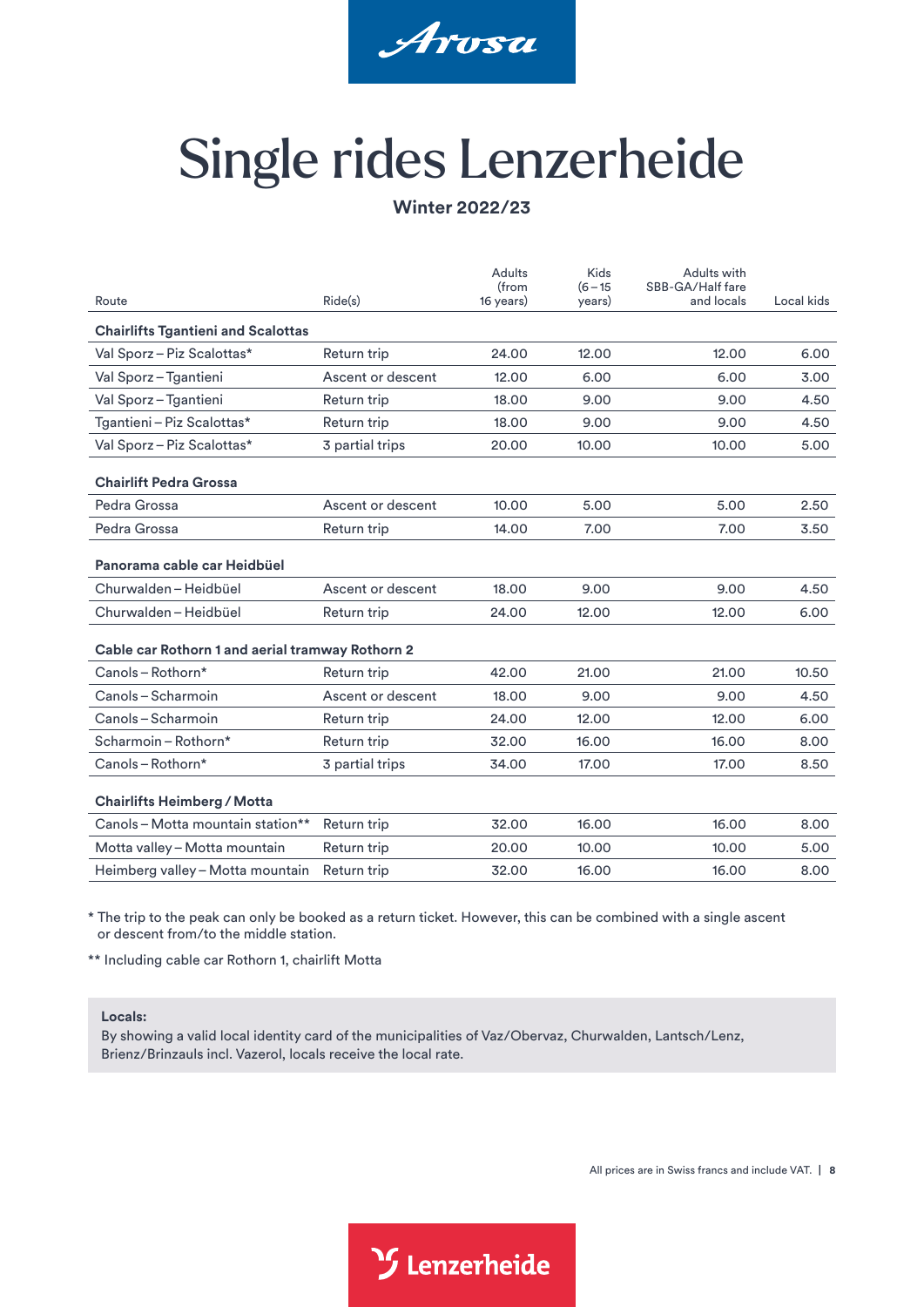

### Sledging **Winter 2022/23**

<span id="page-8-0"></span>

| <b>Sledging ticket Arosa</b> | Adults          | Young adults    | Youth                     | <b>Kids</b>              |
|------------------------------|-----------------|-----------------|---------------------------|--------------------------|
|                              | (from 27 years) | (18 – 26 years) | $(13 - 17 \text{ years})$ | $(6 - 12 \text{ years})$ |
| 1 day                        | 31.00           | 27.00           | 20.00                     | 11.00                    |

### **Validity area:**

Aerial cableway Arosa-Weisshorn 1st section, cable car Kulm

| <b>Sledging ticket Lenzerheide</b> | <b>Adults</b><br>(from 27 years) | Young adults<br>$(18 - 26 \text{ years})$ | Youth<br>$(13 - 17 \text{ years})$ | <b>Kids</b><br>$(6 - 12 \text{ years})$ |
|------------------------------------|----------------------------------|-------------------------------------------|------------------------------------|-----------------------------------------|
| 1 day                              | 47.00                            | 47.00                                     | 32.00                              | 16.00                                   |
| 4 hours                            | 39.00                            | 39.00                                     | 27.00                              | 13.00                                   |
| Afternoon from 1.00 p.m.           | 32.00                            | 32.00                                     | 21.00                              | 11.00                                   |
| 1 sledging ride                    | 22.00                            | 19.00                                     | 15.00                              | 10.00                                   |

**Validity area:** 

Cable car Rothorn 1, chairlift Tgantieni

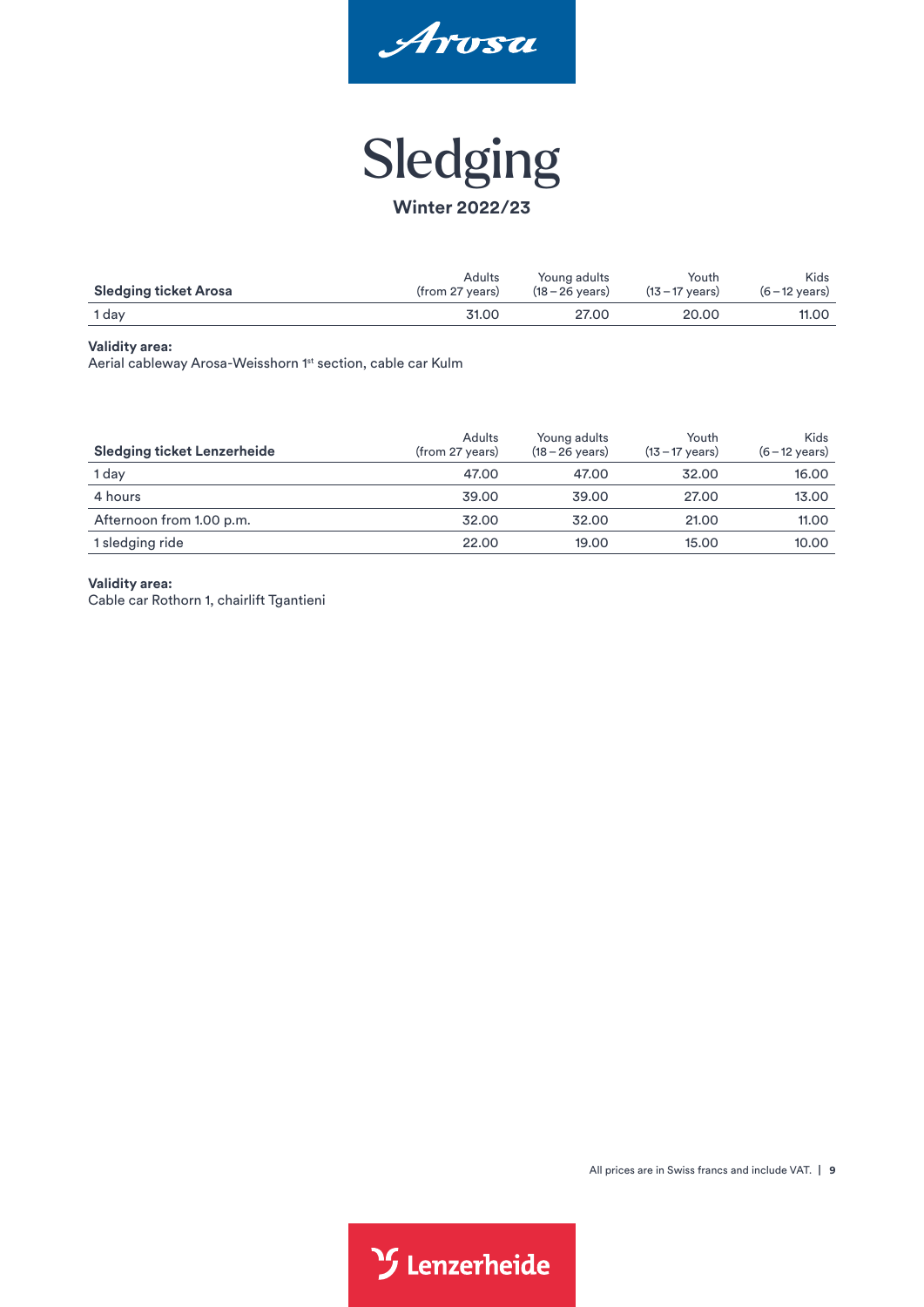

### <span id="page-9-0"></span>Annual and season passes

**Winter 2022/23**

### **TOPCARD Arosa Lenzerheide / Davos Klosters / Laax**

Summer 2022 and winter 2022/23

|                                  | Adults<br>(from 18 years) | Youth<br>$(13 - 17 \text{ years})$ | Kids<br>$(6 - 12 \text{ years})$ | Family  | <b>Family Plus</b><br>$(18 - 35 \text{ years})$ |
|----------------------------------|---------------------------|------------------------------------|----------------------------------|---------|-------------------------------------------------|
| Acquisition until 30.4.2022      | 1200.00                   | 825.00                             | 445.00                           | 2650.00 | 300.00                                          |
| <b>Acquisition from 1.5.2022</b> | 1450.00                   | 960.00                             | 505.00                           | 2900.00 | 300.00                                          |

**Validity areas:** The TOPCARD is valid for ski regions Arosa Lenzerheide, Davos Klosters (excl. Schatzalp) and Laax as well as 3 days of your own choice in Engelberg-Titlis. Validity: The TOPCARD is valid from May 1<sup>st</sup> 2022 until April 30<sup>th</sup> 2023.

**Bike transport:** Included (as soon as bike operation).

**TOPCARD Family:** Parents and own children up to 17 years of age. **TOPCARD Family Plus:** Family members (own adult children) aged 18 to 35 can be integrated into the TOPCARD family. This for an additional amount of CHF 300.00 per person.

### **Winter hiking pass Arosa Lenzerheide**

Winter 2022/23

|                             | Adults<br>(from 18 years) | Youth<br>$(13 - 17 \text{ years})$ | Kids<br>$(6 - 12 \text{ years})$ |
|-----------------------------|---------------------------|------------------------------------|----------------------------------|
| Acquisition until 30.4.2022 | 450.00                    | 300.00                             | 150.00                           |
| Acquisition from 1.5.2022   | 495.00                    | 330.00                             | 165.00                           |

Validity: Valid from October 29<sup>th</sup> 2022 until April 16<sup>th</sup> 2023.

### **Season daily choice passes Arosa Lenzerheide**

Winter 2022/23: Feel free and choose your ski day at your own choice.

|                           | Adults<br>(from 18 years) | Youth<br>$(13 - 17 \text{ years})$ | Kids<br>$(6 - 12 \text{ years})$ | Family  |
|---------------------------|---------------------------|------------------------------------|----------------------------------|---------|
| <b>10 days per saison</b> | 680.00                    | 450.00                             | 220.00                           | 1580.00 |
| <b>15 days per saison</b> | 990.00                    | 660.00                             | 330.00                           | 2310.00 |

Validity: Valid from December 3<sup>rd</sup> 2022 until April 16<sup>th</sup> 2023.

**Refund:** There is no refund or transfer of your remaining winter sport days at the end of the season.

**Single rides:** Can be bought at a reduced rate (50% reduction) by depositing the season daily choice pass at our point of sale.

**Family:** Parents and own children until 17 years.

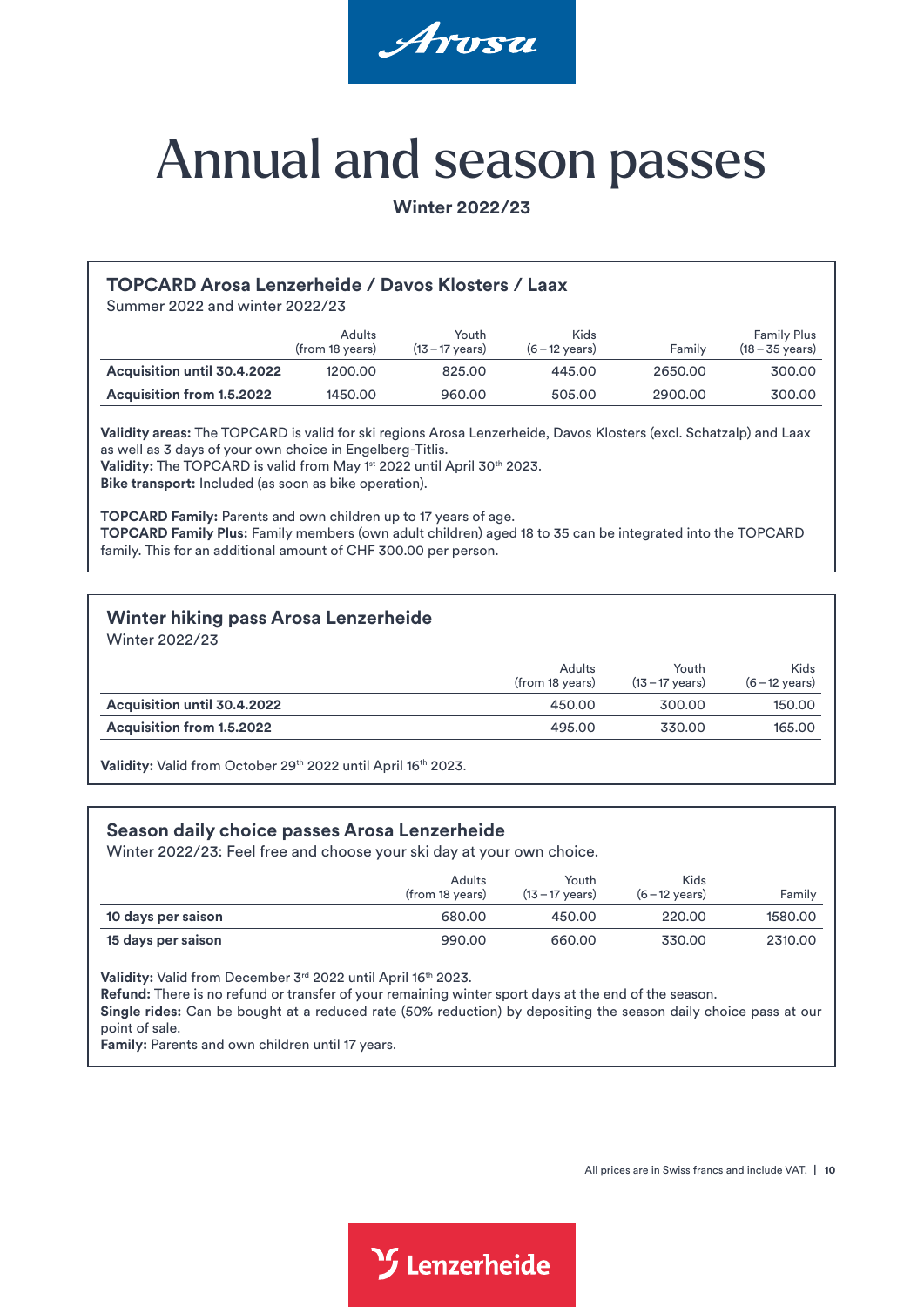

### Annual and season passes for locals

**Winter 2022/23**

### **Annual pass Arosa Lenzerheide for locals**

Summer 2022 and winter 2022/23

|                             | <b>Adults</b><br>(from 18 years) | Youth<br>$(13 - 17 \text{ years})$ | Kids<br>$(6 - 12 \text{ years})$ | Family  | Family Plus<br>$(18 - 35 \text{ years})$ |
|-----------------------------|----------------------------------|------------------------------------|----------------------------------|---------|------------------------------------------|
| Acquisition until 30.4.2022 | 825.00                           | 545.00                             | 270.00                           | 1700.00 | 280.00                                   |
| Acquisition from 1.5.2022   | 1015.00                          | 675.00                             | 330.00                           | 2070.00 | 280.00                                   |

All offers and rates are valid for residents with a proof of local residence of commune Albula/Alvra, Arosa, Brienz/Brinzauls, Chur, Churwalden, Domleschg, Fürstenau, Lantsch/Lenz, Maladers, Paspels, Passugg, Scharans, Tschiertschen/Praden and Vaz/Overvaz.

**Validity:** from May 1st 2022 until April 30th 2023

**Family:** Parents and own children until 17 years

**Family Plus:** All family members (own children) from 18 to 35 years can be integrated in the family for CHF 280.00 per person.

### **Winter hiking pass Arosa Lenzerheide for locals**

Winter 2022/23

|                                  | <b>Adults</b><br>(from 18 years) | Youth<br>$(13 - 17$ years) | Kids<br>$(6 - 12 \text{ years})$ |
|----------------------------------|----------------------------------|----------------------------|----------------------------------|
| Acquisition until 30.4.2022      | 315.00                           | 210.00                     | 105.00                           |
| <b>Acquisition from 1.5.2022</b> | 345.00                           | 230.00                     | 115.00                           |

All offers and rates are valid for residents with a proof of local residence of commune Albula/Alvra, Arosa, Brienz/Brinzauls, Chur, Churwalden, Domleschg, Fürstenau, Lantsch/Lenz, Maladers, Paspels, Passugg, Scharans, Tschiertschen/Praden and Vaz/Overvaz.

Validity: from October 29<sup>th</sup> 2022 until April 30<sup>th</sup> 2023.

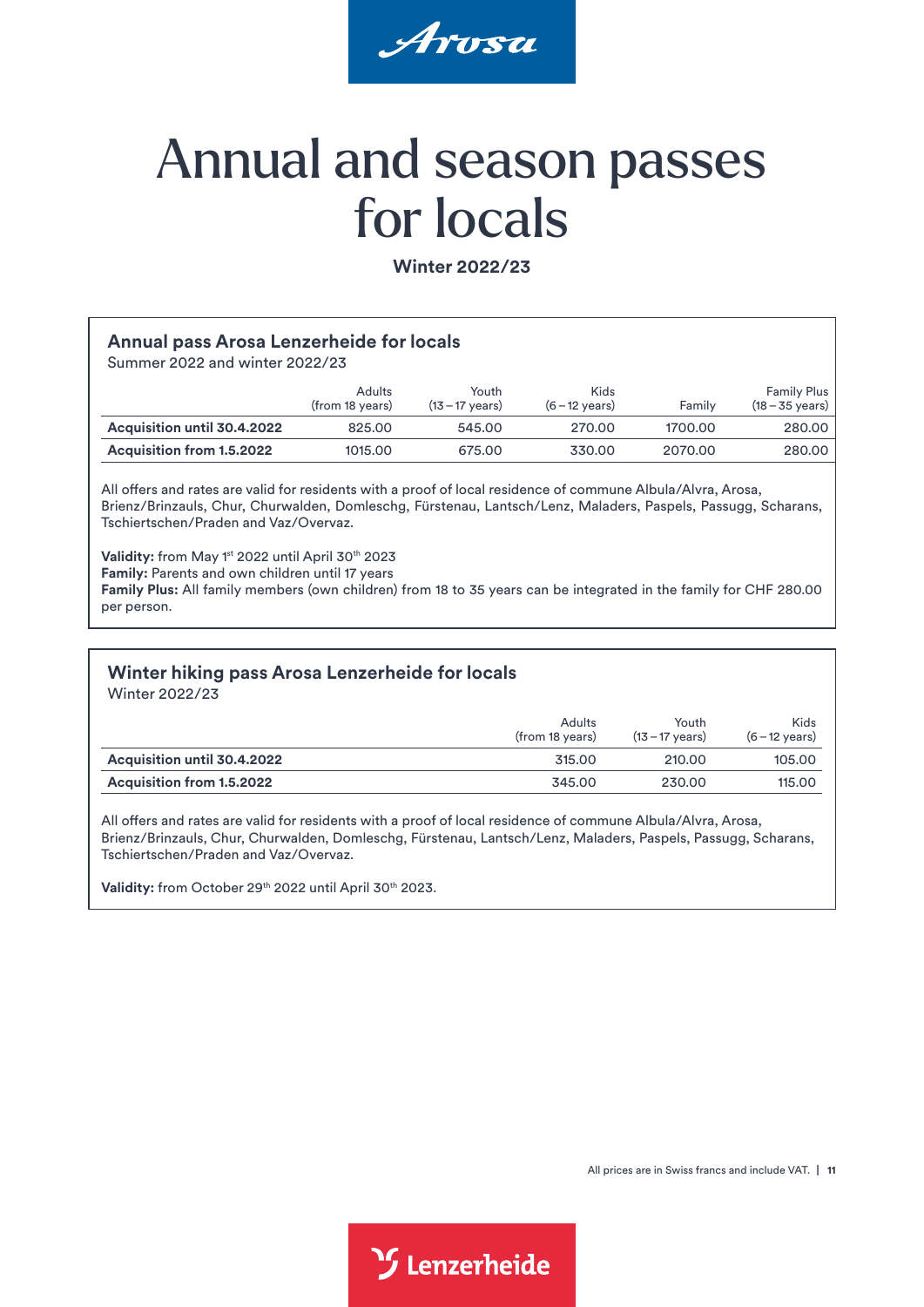

### Annual and season passes Arosa for locals

**Winter 2022/23**

### **Winter pass Arosa for locals**

Winter 2022/23

|                          | <b>Adults</b><br>(from 18 years) | Youth<br>$(13 - 17 \text{ years})$ | Kids<br>$(6 - 12 \text{ years})$ |
|--------------------------|----------------------------------|------------------------------------|----------------------------------|
| <b>Locals Arosa</b>      | 550.00                           | 370.00                             | 185.00                           |
| <b>School kids Arosa</b> |                                  | 145.00                             | 145.00                           |

The offers and rates apply to registered residents of the municipalities of Arosa, Chur and Tschiertschen/Praden. The offer "School kids Arosa" is only available for students of the municipality of Arosa.

Validity: October 29<sup>th</sup> 2022 to April 30<sup>th</sup> 2023

### **Winter hiking pass Arosa for locals**

Winter 2022/23

|                     | Adults          | Youth                     | <b>Kids</b>              |
|---------------------|-----------------|---------------------------|--------------------------|
|                     | (from 18 years) | $(13 - 17 \text{ years})$ | $(6 - 12 \text{ years})$ |
| <b>Locals Arosa</b> | 220.00          | 145.00                    | 75.00                    |

The offers and rates apply to registered residents of the municipalities of Arosa, Chur, Maladers and Tschiertschen/ Praden.

Validity: October 29<sup>th</sup> 2022 to April 30<sup>th</sup> 2023

### **Annual pass Arosa Lenzerheide for school kids**

Summer 2022 and winter 2022/23

|                   | Youth<br>(13 – 17 years) | Kids<br>$(6 - 12 \text{ years})$ |
|-------------------|--------------------------|----------------------------------|
| School kids Arosa | 375.00                   | 260.00                           |
|                   |                          |                                  |

The offer and rates are valid for students of the municipality of Arosa.

Validity: May 1<sup>st</sup> 2022 to April 30<sup>th</sup> 2023

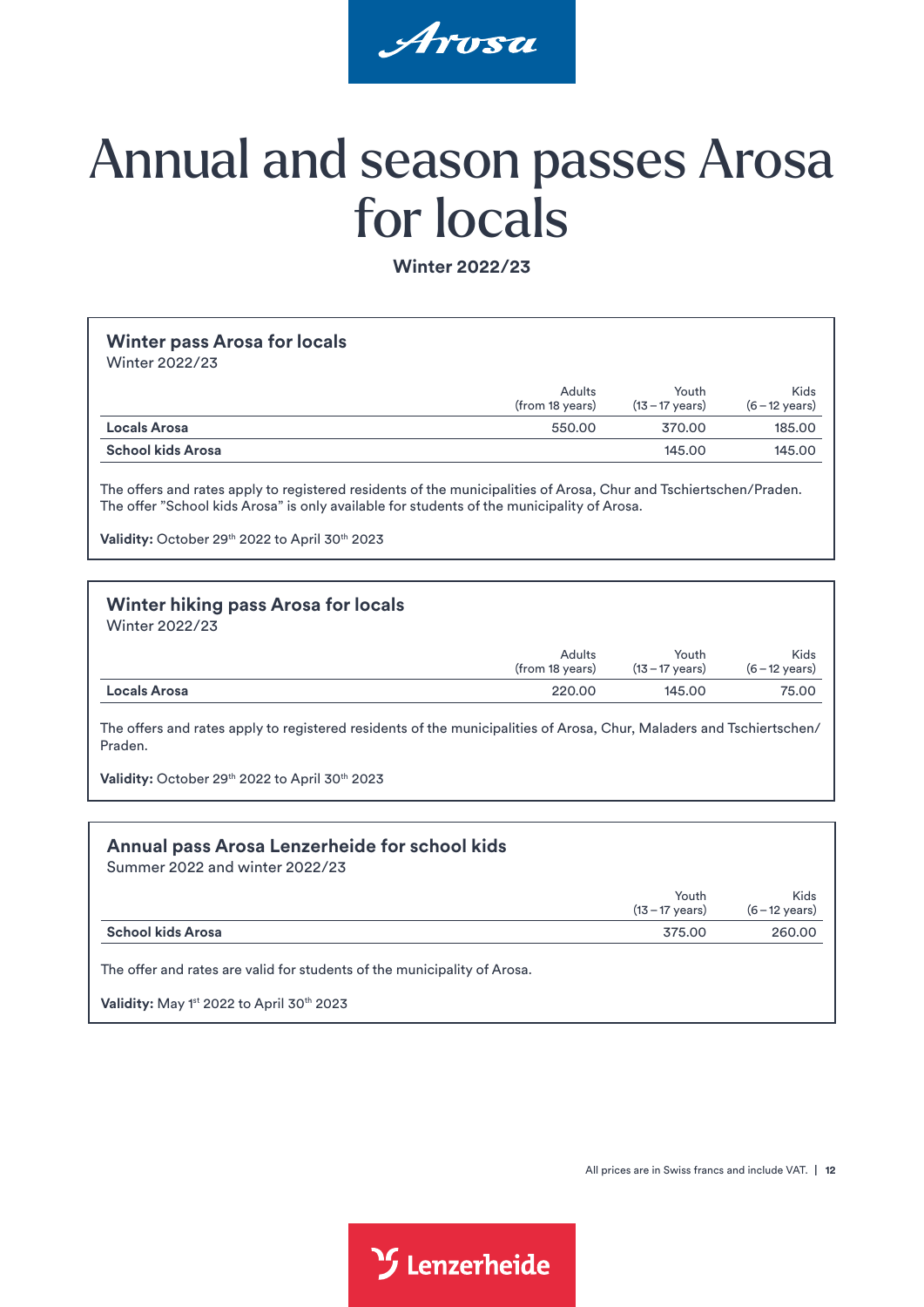

### Annual pass Lenzerheide for locals

**Winter 2022/23**

| <b>Annual pass Lenzerheide for locals</b><br>Summer 2022 and winter 2022/23                                                                 |                           |                                    |                                  |
|---------------------------------------------------------------------------------------------------------------------------------------------|---------------------------|------------------------------------|----------------------------------|
|                                                                                                                                             | Adults<br>(from 18 years) | Youth<br>$(13 - 17 \text{ years})$ | Kids<br>$(6 - 12 \text{ years})$ |
| <b>Locals destination Lenzerheide</b>                                                                                                       | 680.00                    | 225.00                             | free                             |
| The offers and rates apply to registered residents of the municipalities of Brienz/Brinzauls, Churwalden, Lantsch/<br>Lenz and Vaz/Obervaz. |                           |                                    |                                  |

Validity: May 1st 2022 to April 30<sup>th</sup> 2023

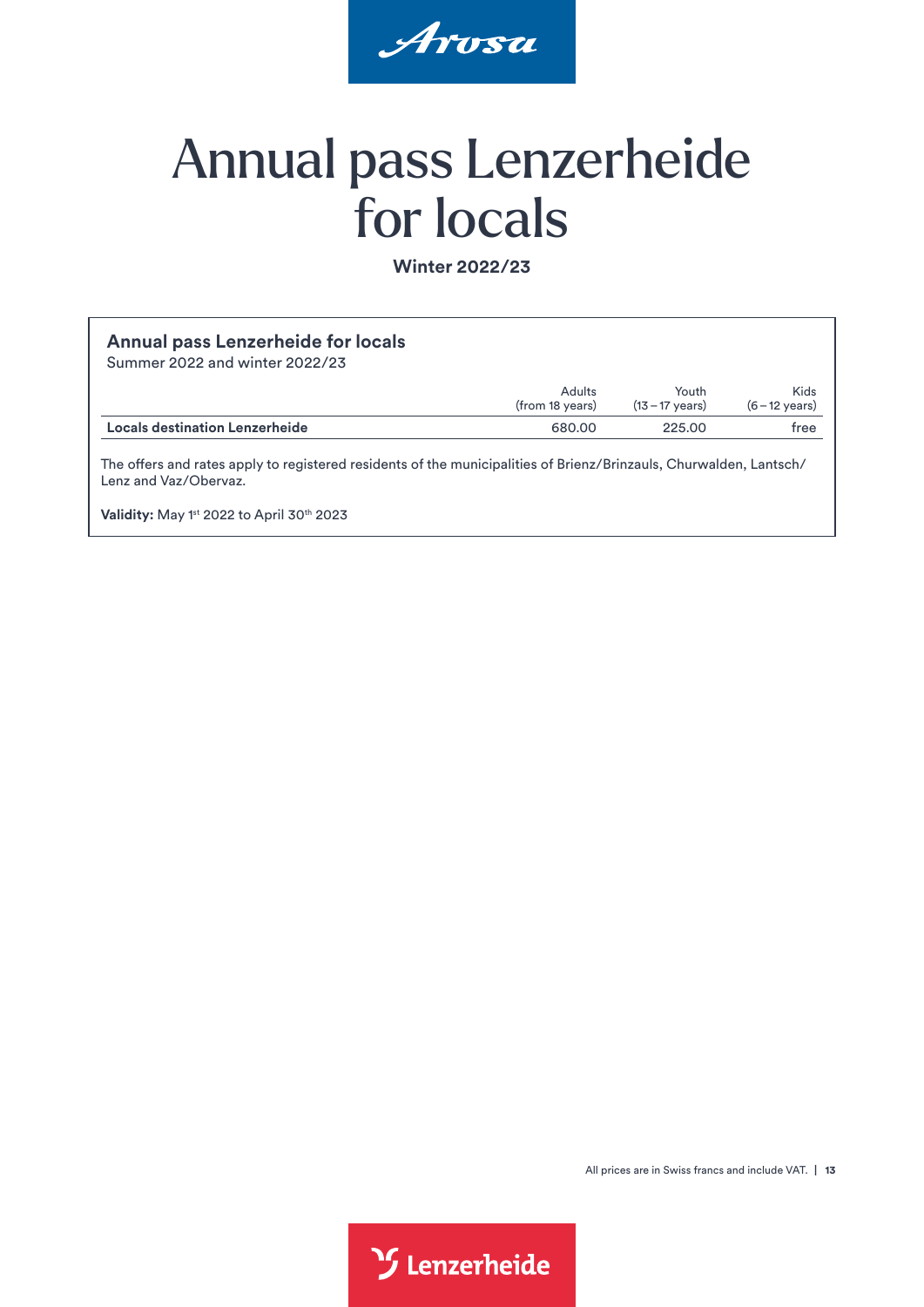

### Information

<span id="page-13-0"></span>**Public transport included**

Every valid Arosa Lenzerheide snow sport ticket (except single ride tickets) of this list includes public transport with the Rhätische Bahn on the Chur–Arosa route or vice versa (2<sup>nd</sup> class) and/or by PostBus on the Chur - Lenzerheide – Tiefencastel route or vice versa (in combination with your snow sport day).

#### More information:

[arosalenzerheide.swiss/Public-Transport](https://arosalenzerheide.swiss/en/Ski-Area/Up-to-date/Public-Transport)

#### **Young children (until 5 years)**

Young children ride with us free of charge.

### **Start/end of season**

#### 3.12. to 16.12.2022

Offer dependent on snow conditions; the following priorities apply: Arosa: Hörnli, including the Hörnli chairlift and Plattenhorn, the Urden aerial tramway and as soon as possible also the Weisshorn facilities. Lenzerheide: Fadail / Pedra Grossa / Lavoz and Urdenfürggli with connection to Arosa. If only few facilities are open, prices are reduced up to 30%.

#### 3.4. to 16.4.2023

Arosa: All facilities in Arosa are open (subject to minor restrictions). Lenzerheide: Most of the facilities on the east side (Rothorn) are open. The rates are reduced by 20%.

Weather-related changes are reserved.

Reductions do not apply to beginner and snowpark tickets as well as hiking tickets.

#### **Photo/Portability**

All passes/tickets are personal and non-transferable. Passes/tickets from 4 days on will be issued with a photo of the cardholder. Photos of family members can be brought along on smartphones.

#### **Misuse of passes/tickets**

All guests must have a valid pass/ticket for their age group or a pass/ticket issued on their name. When passes/ tickets are checked, all guests must be able to identify themselves by showing an identity card/passport with a photo. In the event of misuse, a fee of up to CHF 500.00 will be charged.

#### **Prices**

All prices are in Swiss francs and include VAT. Please take note of the General Terms and Conditions (GTC). Prices are subject to change.